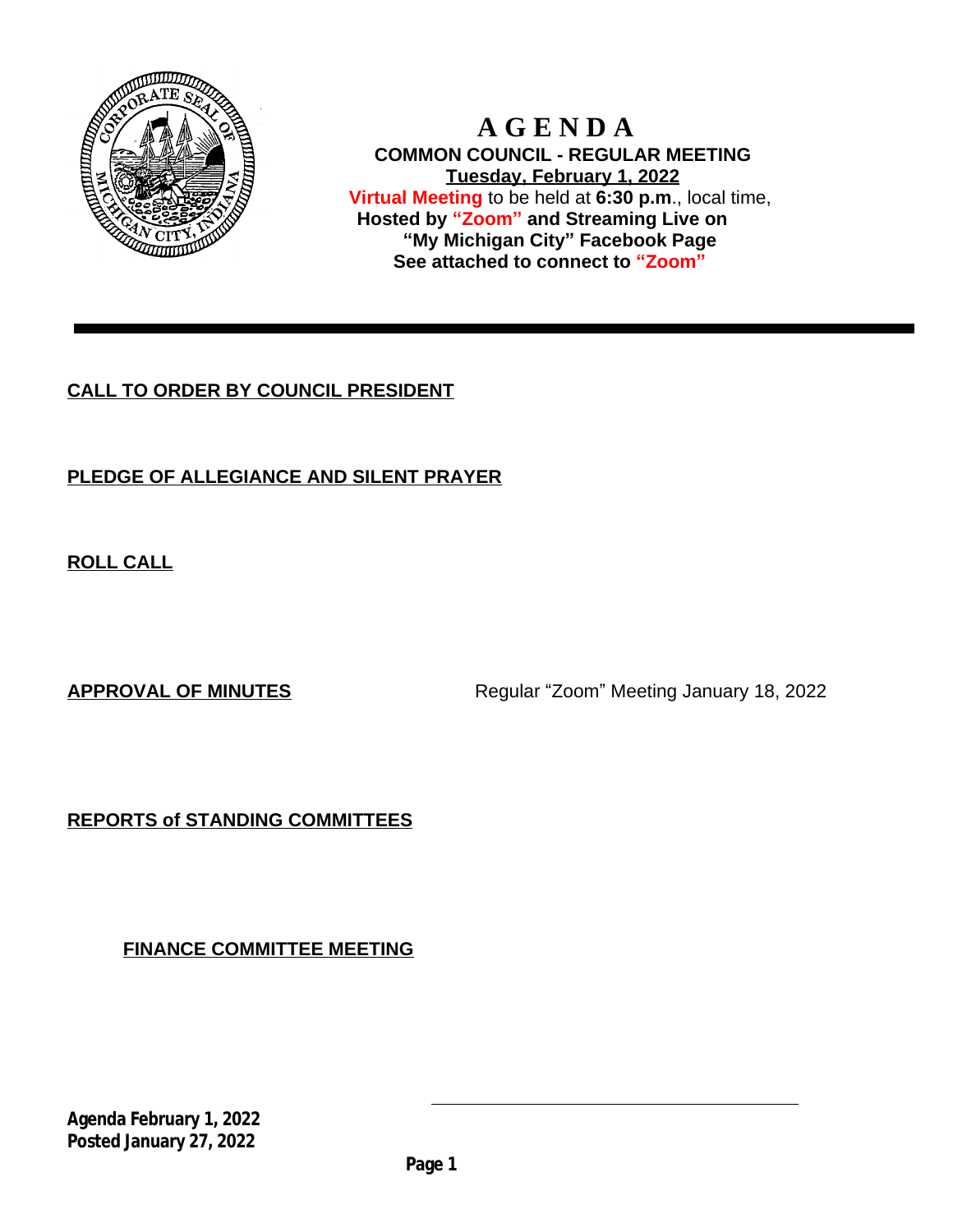# **CLAIMS DOCKET** February 1, 2022

 **Fund #2042 – Riverboat – Claims - \$ 19,711.83 EFT \$ 0.00 Fund #2031 – Boyd Development - \$ 0.00 EFT \$ 120,000.00 TOTAL CLAIMS \$ 139,711.83**

# **REPORTS OF SPECIAL or SELECT COMMITTEES**

# **REPORTS of OTHER CITY OFFICERS AND DEPARTMENTS**

## **PETITIONS**

#### **COMMUNICATIONS**

Correspondence was received in the Clerk's Office on January 18, 2022 from Harris Law Firm P.C. regarding their letter of interest to serve as the Michigan City Common Council Attorney

Correspondence was received in the Clerk's Office on January 21, 2022 from Gidget Griffin regarding the Gun Violence Prevention Committee

Correspondence was received in the Clerk's Office on January 21, 2022 from City Controller Hoffmaster regarding the available funds in the MVH and Local Roads and Street funds

Correspondence was received in the Clerk's Office on January 25, 2022 regarding staffing issues at the Washington Park Zoo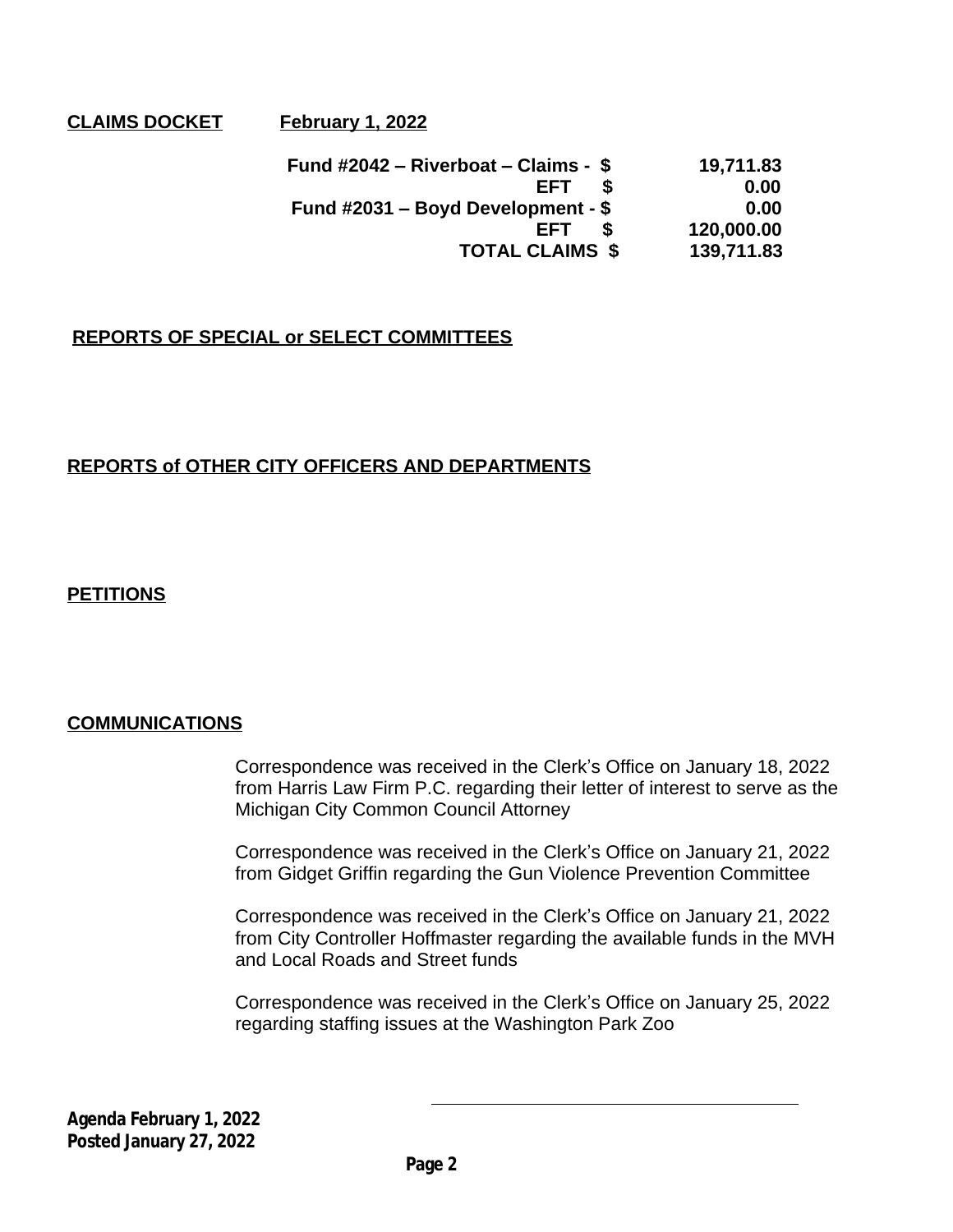Correspondence was received in the Clerk's Office on January 26, 2022 from Mr. Rodney McCormick regarding the request to change the Social Status of African American Males organization representative for their commission from "Ministerial Association" to "Northwest Indiana Minister's Association".

Correspondence was received in the Clerk's Office on January 25, 2022 from Pastor Kimberly Williams regarding serving on the Social Status of African American Males Commission representing Northwest Indiana Ministers Association

## **RESOLUTIONS AMENDING RESOLUTION NO. 4737 AUTHORIZING PETTY CASH AND CASH CHANGE FUNDS**

**Introduced by:** Dalia Zygas

# **APPROVING THE 1 YEAR PERFORMANCE GUARANTEE SAVINGS REPORT FROM ENERGY SYSTEMS GROUP (ESG)**

**Introduced by:** Don Przybylinski

**APPROVING SUBMISSION OF APPLICATION FOR A GRANT FOR THE CITY OF MICHIGAN CITY FROM THE U.S. ECONOMIC DEVELOPMENT ADMINISTRATION & SUPPORTING THE LOCAL MATCH FOR SAID GRANT**

**Introduced by:** Angie Nelson Deuitch

**Agenda February 1, 2022 Posted January 27, 2022**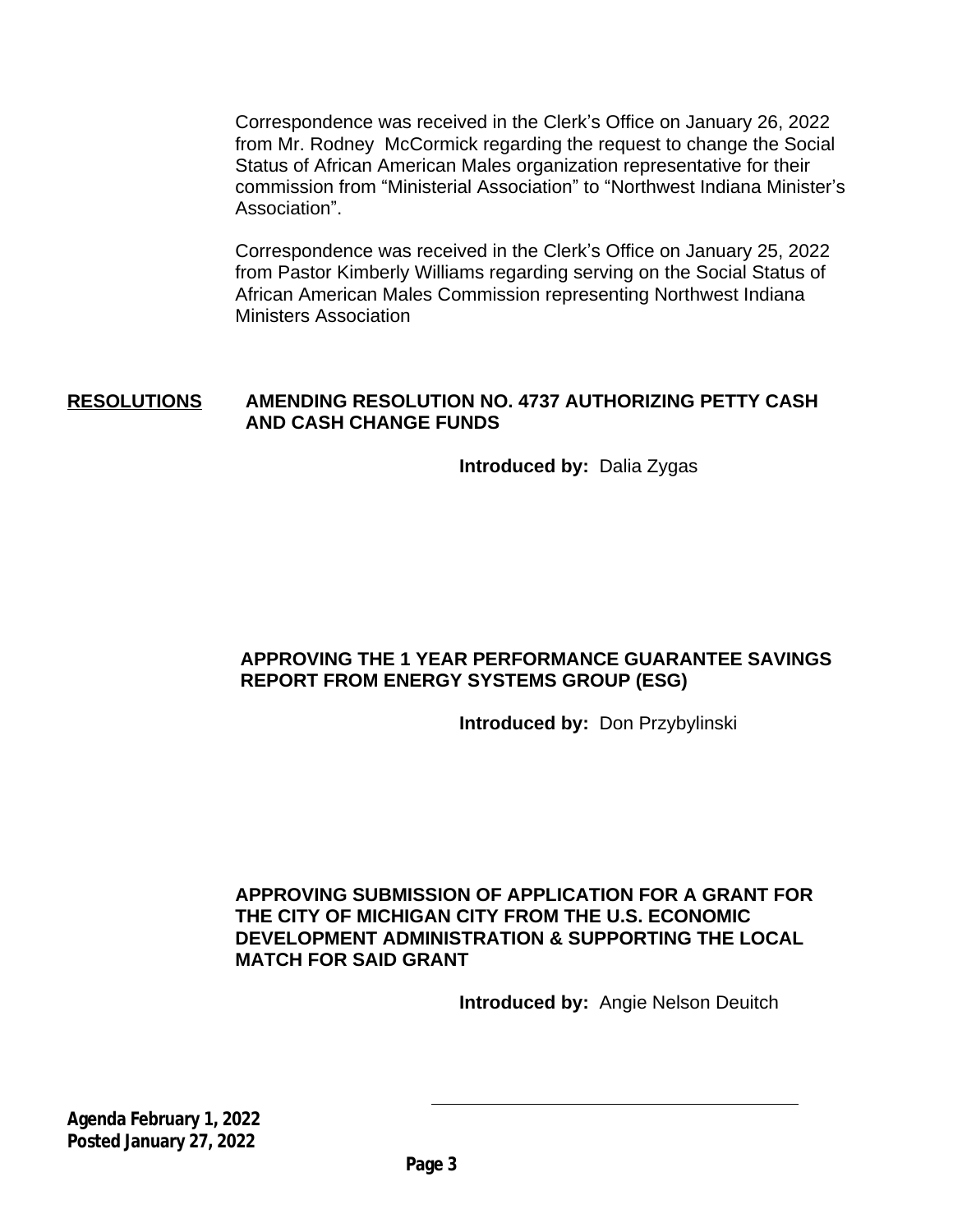**DETERMINING THAT FUNDING FOR CERTAIN OUTSTANDING PURCHASE ORDERS SHOULD BE ENCUMBERED AND AUTHORIZING THE CITY CONTROLLER TO ENCUMBER SUCH FUNDS.**

**Introduced by:** Angie Nelson Deuitch

## **TRANSFERING THE UNUSED AND UNENCUMBERED BALANCE IN THE BARKER CIVIC CENTER FUND 2070 TO THE GENERAL FUND AND CLOSING THE BARKER CIVIC CENTER FUND 2070**

**Introduced by:** Angie Nelson Deuitch Bryant Dabney

#### **ORDINANCES**

**ORDINANCE CREATING SEC. 2-327 IN THE MICHIGAN CITY MUNICIPAL CODE** 1<sup>st</sup> Reading **st Reading TO BE KNOWN AS THE "POLICY" AND PROCEDURE FOR DECLARING BAD DEBT UNCOLLECTIBLE"**

**Introduced by:** Angie Nelson Deuitch

#### **ORDINANCE CREATING SEC. 2-326 IN THE MICHIGAN CITY MUNICIPAL CODE TO** 1<sup>st</sup> Reading **BE KNOWN AS THE "CAPITAL ASSET POLICY"**

 **Introduced by:** Angie Nelson Deuitch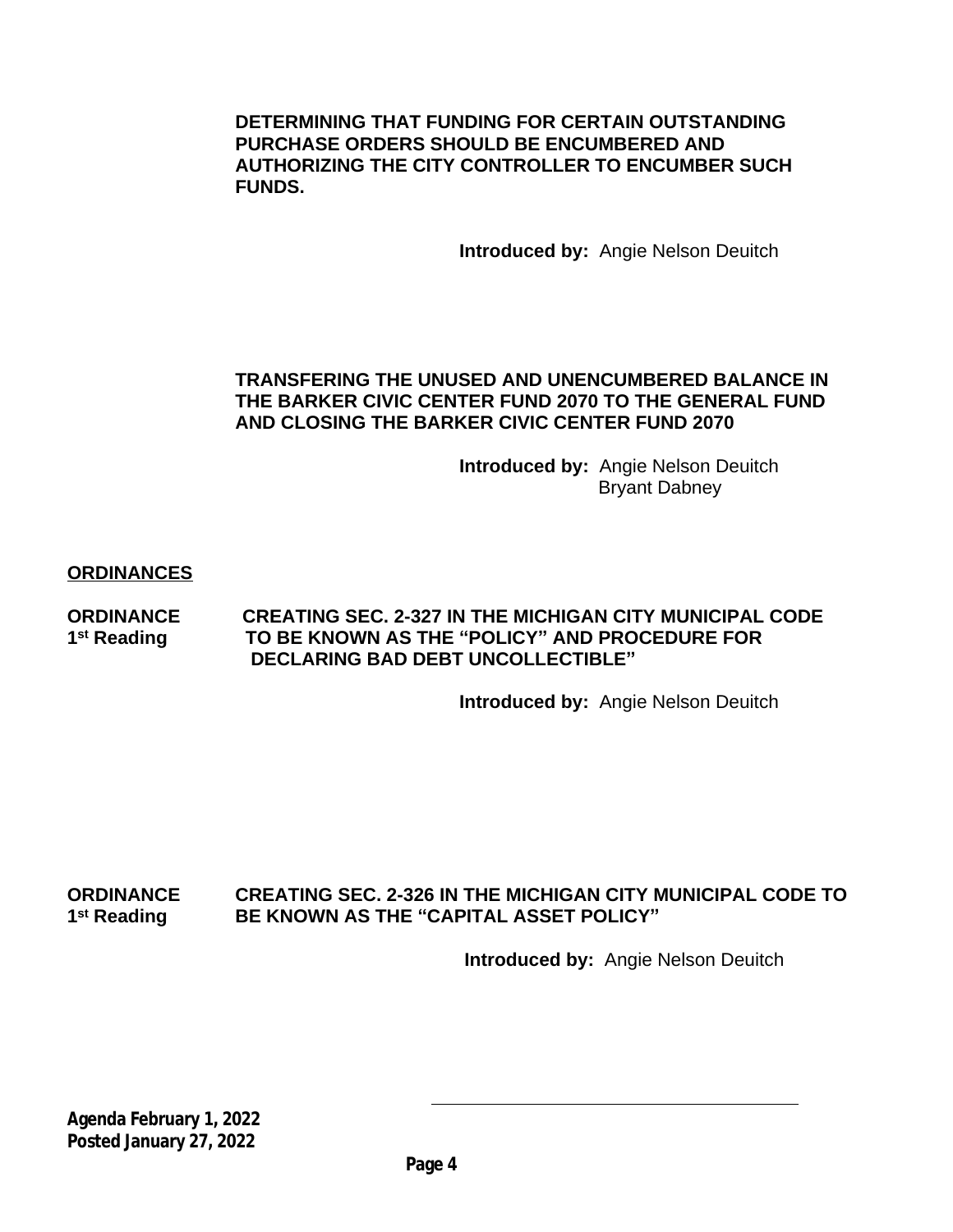#### **ORDINANCE APPROVING ADDITIONAL APPROPRIATION IN THE BUDGET OF** 1<sup>st</sup> Reading **PARK CONCESSION FUND FOR THE ZOO BIG CAT EXHIBIT EXPANSION PROJECT**

## **Introduced by:** Dalia Zygas

(DECREASE Park Concession Fund 2053 Unappropriated balance \$182,000.00 INCREASE ACCOUNT#2053 000 444.050 \$182,000.00 Capital Outlay – Improvements Other than Buildings)

#### **ORDINANCE APPROVING ADDITIONAL APPROPRIATION IN THE BUDGET OF** 1<sup>st</sup> Reading **THE PARK OPERATING FUND FOR AN ADDITIONAL FULL-TIME ZOOKEEPER**

#### **Introduced by:** Dalia Zygs

**(**DECREASE Park Operating Fund 2056 Unappropriated balance \$73,682.00 INCREASE ACCOUNT#2056 504 411.013 \$44,055.00 Salaries & Wages-Regular Salary and Wages INCREASE ACCOUNT#2056 504 413.001 \$3,371.00 Employee Benefits-Employer Share FICA INCREASE ACCOUNT#2056 504 413.003 \$6,256.00 Employee Benefits-Employer Share INPRS INCREASE ACCOUNT#2056 504 413.005 \$18,000.00 Employee Benefits-Employer Share Health Insurance INCREASE ACCOUNT#2056 504 434.010 \$2,000.00 Insurance-Workers Compensation)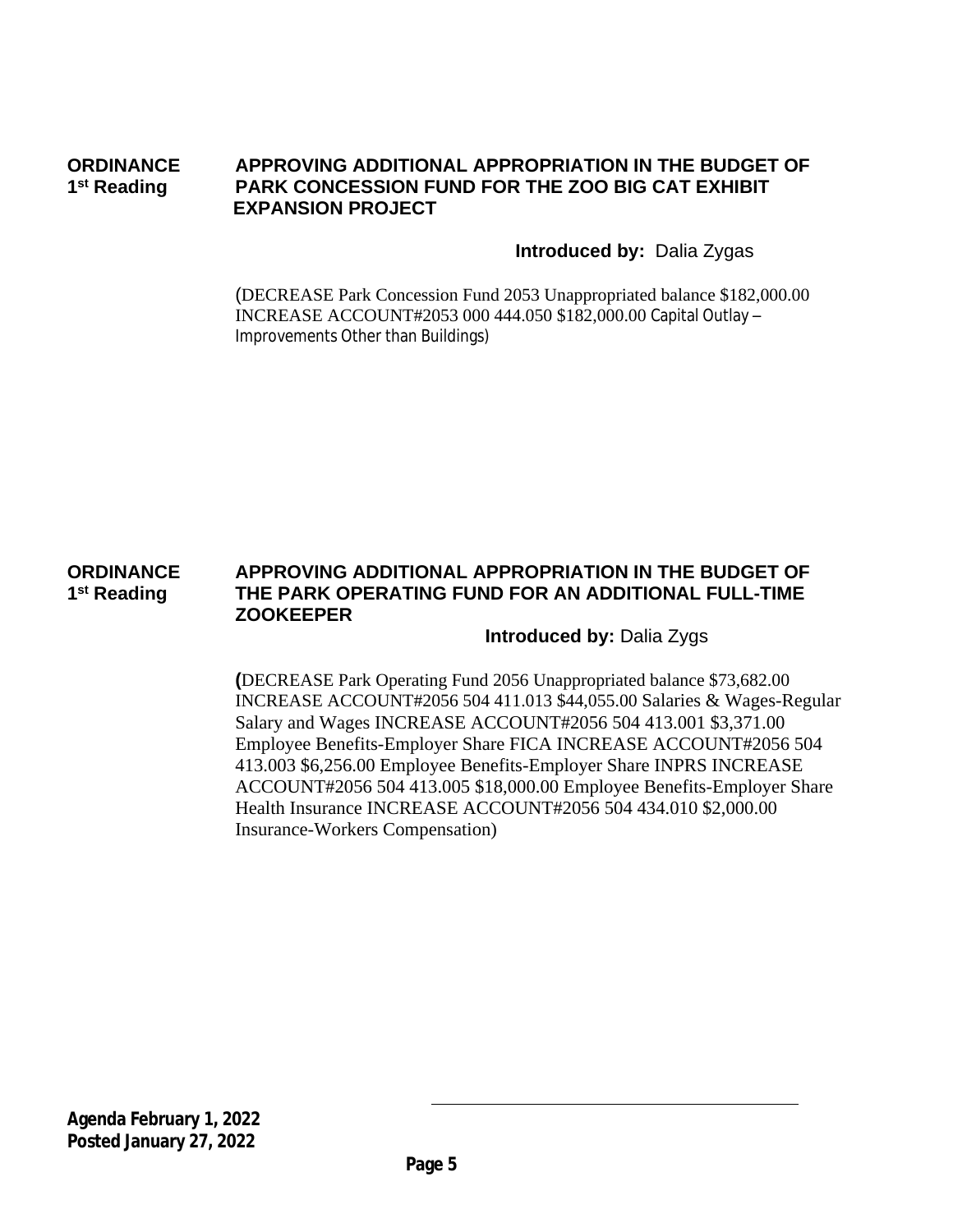**NEW BUSINESS FYI:** The Common Council has one (1) appointment to the Tree Board (term expires March 15, 2022) Incumbent: Laura Henderson NOTE: Appointment is made by the Neighborhood Association

> **FYI:** The Common Council has one (1) appointment to the Michigan City Fire Merit Commission due to Mr. Ricky Jackson resigning (term expires 12-31-2022)

**UNFINISHED BUSINESS NOMINATIONS:** The Council has the following appointments to the Commission on the Social Status of African-American Males: (term expires 2/15/22) **Incumbents:**

> Ms. Albertine Allen – Minority Health Partners of LaPorte **County** Pastor Jacarra Williams. - Ministerial Assoc. Dr. Wendall McCollum- MCAS Ms. LaTonya Troutman - NAACP (resigned)

# **COMMENTS FROM THE PUBLIC**

**COMMENTS FROM THE MAYOR**